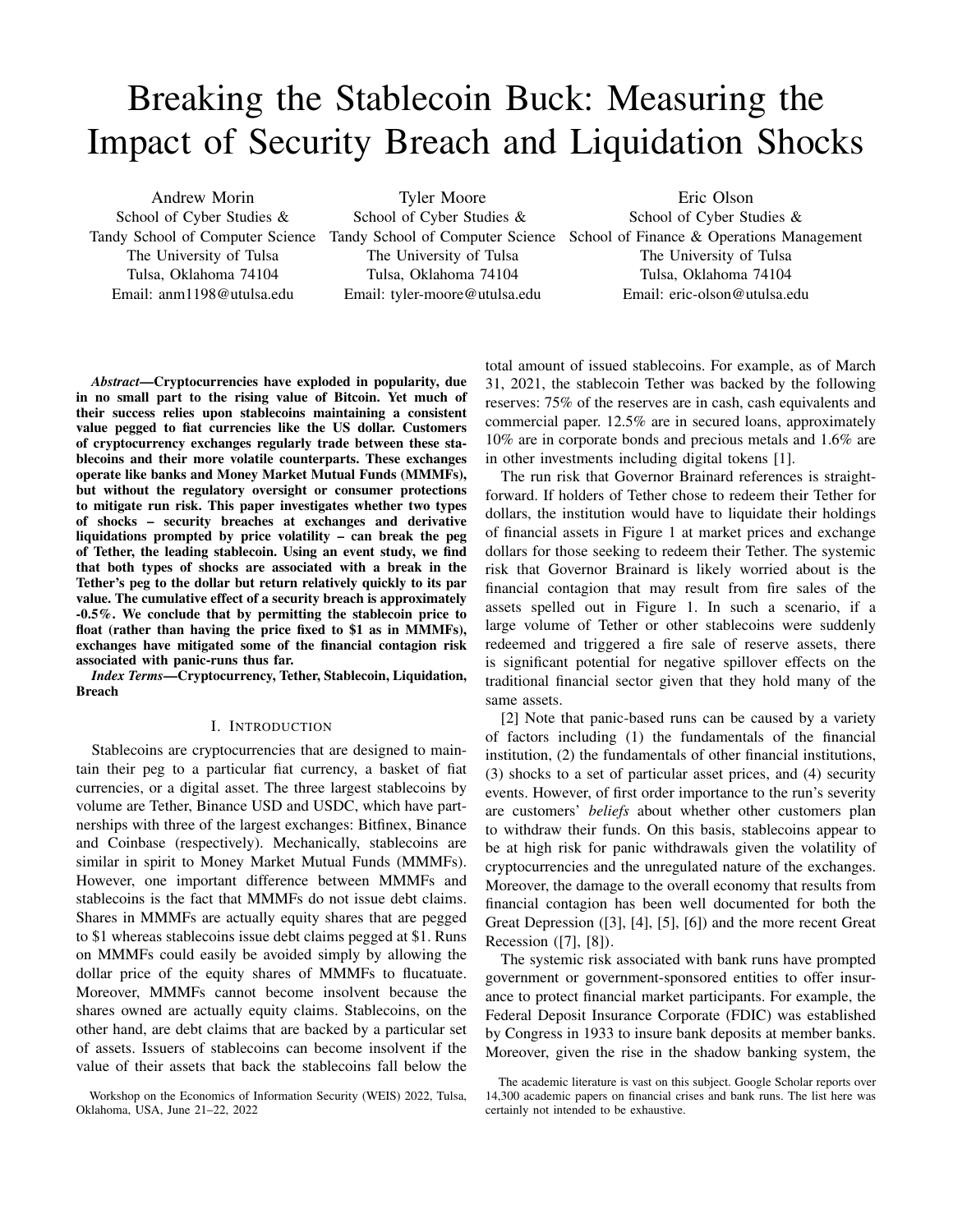

- Secured Loans (none to affiliated entities) (12.55%)
- Corporate Bonds, Funds & Precious Metals (9.96%)
- Other Investments (including digital tokens) (1.64%)

Fig. 1: Composition of Tether reserves [1].

Federal Reserve has acted extensively in its Lender of Last Resort (LoLR) function to mitigate run-risk for a range of financial institutions that experienced an unexpected surge of withdrawals. Moreover, the U.S. Treasury and Federal Reserve set up facilities to guarantee the liabilities of MMMFs to stop the redemptions in 2008 and 2020.

Cryptocurrencies and cryptocurrency exchanges, on the other hand, are not covered by any type of deposit or investor insurance. In fact, the Securities Investor Protection Corporation (SIPC) explicitly excludes fiat or cryptocurrency as an insured security. In most circumstances, customers deposit fiat or cryptocurrency into an account on the exchange but often the exchanges combine the deposits and invest the deposits in short term fiat-denominated assets (such as commercial paper, treasuries, etc.).

Many cryptocurrency traders prefer to use stablecoins rather than dollars because it allows them to (1) avoid US dollar regulations, and (2) avoid the ACH wire system which is substantially slower than transferring stablecoins between accounts. Moreover, nearly all of the derivative trading using cryptocurrencies is settled in a stablecoin rather than a fiat currency such as the dollar. As such, stablecoins like Tether have become the preferred currency choice for settlements of derivative contracts in the cryptocurrency ecosystem.

However, stablecoins are much riskier than many traders likely realize. Capital controls are usually stated in the Terms of Service agreements. For example, consider the statements within the Tether Terms of Service agreement:

*The composition of the Reserves used to back Tether Tokens is within the sole control and at the sole and absolute discretion of Tether. Tether Tokens are backed by Tether's Reserves, including Fiat, but Tether Tokens are not Fiat themselves..... In order to cause Tether Tokens to be issued or redeemed directly by Tether, you must be a verified customer of Tether. No exceptions will be made to this provision. The right to have Tether Tokens redeemed or issued is a contractual right personal to you. Tether reserves the right to delay the redemption or withdrawal of Tether Tokens if such delay is necessitated by the illiquidity or unavailability or loss of any Reserves held by Tether to back the Tether Tokens, and Tether reserves the right to redeem Tether Tokens by in-kind redemptions of securities and other assets held in the Reserves. Tether makes no representations or warranties about whether Tether Tokens that may be traded on the Site may be traded on the Site at any point in the future, if at all.*

Note that Tether reserves the right to *delay* the redemption or withdrawal of Tether token for (1) illiquidity, (2) unavailability, or (3) loss of reserves. Moreover, note that if a user purchased a Tether token on a 3rd-party exchange (as is common), the customer would have to be a *verified* customer of Tether before exchanging the Tether for USD. Thus, while it is far from certain that most market participants understand the Tether Terms of Service, the fact that Tether articulates the controls likely reduces the risk of a panic-run redemption. In other words, as noted in [2], the fact that Tether articulates the strict rules of withdrawal in the Terms of Service likely impacts the beliefs of how likely customers think there is to be a run on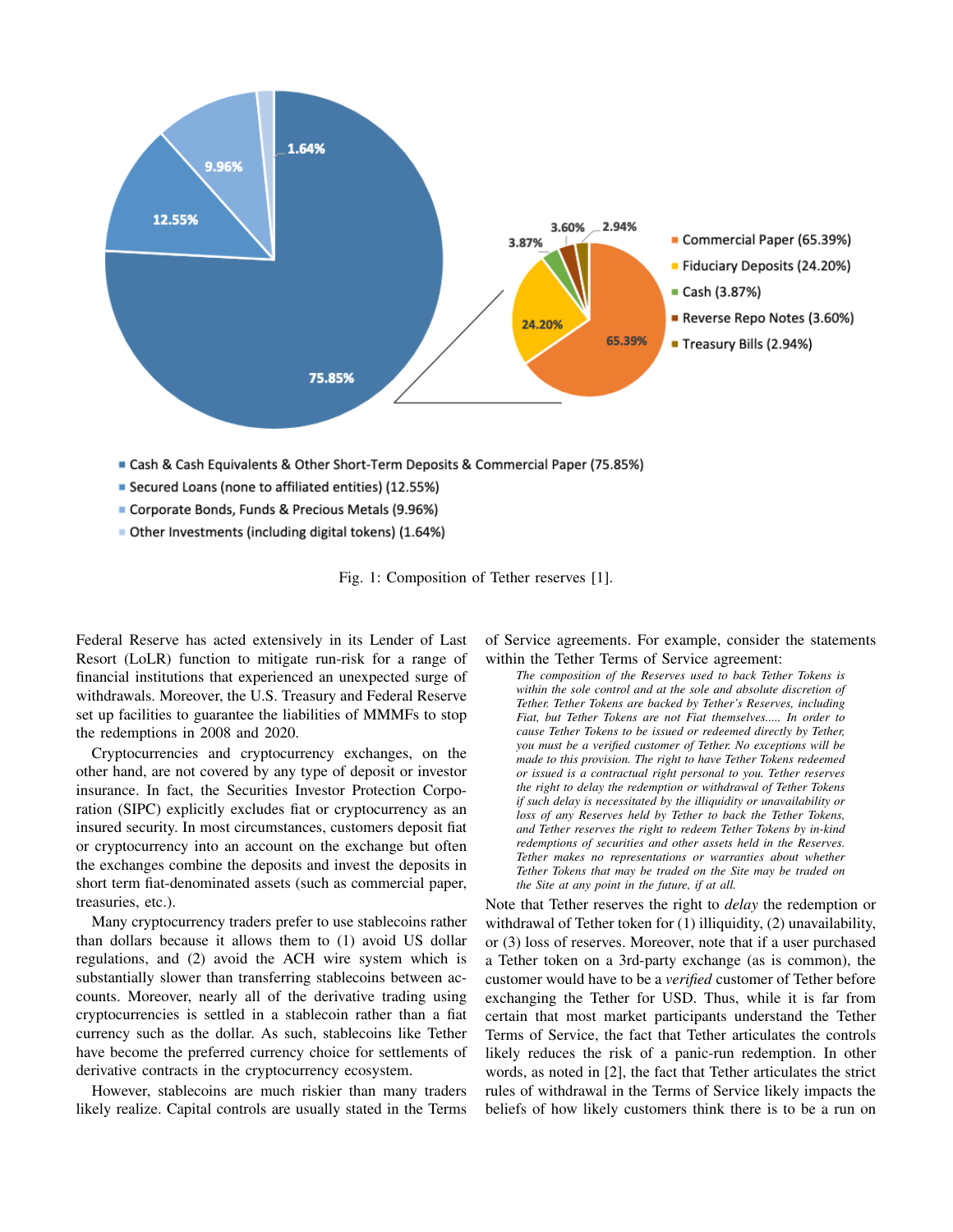Tether, which in turn reduces the risk of a run. For example, if a customer holds Tether but is not a registered user, they may be willing to sell the Tether below par value to another customer that is registered.

Our aim in this paper is twofold. First, we seek to examine how two types of shocks affect the Tether/USD stablecoin peg. In particular, we are interested in examining how (i) security breaches at cryptocurrency exchanges and (ii) Bitcoin price shocks affect the Tether/USD peg. To that end, as described in Section III, we have constructed a unique dataset of security breaches from multiple sources, as well a dataset on forced liquidations (essentially margin calls) of Bitcoin.

To preview our results, we find that security breaches and margin calls do in fact induce a break in the Tether/USD peg. However, the effect is short-lived and the price returns to parity rather quickly. For our events, we do not find any evidence that security events or large movements in the price of Bitcoin induce a run on stablecoins. Rather, we believe that because the USD price of Tether is freely floating on the exchanges rather than fixed at \$1, arbitrageurs step in to stabilize the price. As such, while we certainly acknowledge the similarity in stablecoins to MMMFs (and the run risk referenced by Governor Brainard) in spirit, the structural feature of Tether that allows the price of Tether to fluctuate on different exchanges is a feature that likely reduces the risk of panic-induced withdrawals at the exchanges.

The rest of the paper proceeds as follows. Section II outlines the ecosystem while providing background on the structure of exchanges, wallets, stablecoins and derivatives; Section III describes our exchange security breach and liquidation datasets; Section IV describes our event study methodology and results, and Section V concludes.

#### II. THE CRYPTOCURRENCY ECOSYSTEM

We now describe the operation of the cryptocurrency ecosystem, with a particular emphasis on exchanges. We explain different ways cryptocurrency can be stored, what services and financial instruments exchanges provide, and the role of stablecoins in facilitating transactions and mitigating risks.

*a) Cryptocurrency Exchanges:* One of the primary benefits of cryptocurrencies, according to proponents, is decentralization. However, such decentralization exists more in theory than practice. The vast majority of consumers interact with cryptocurrencies via an "exchange," where coins can be bought and sold with fiat currency such as dollars or with one of the thousands of other cryptocurrencies. As such, most transactions involving the purchase or sale of a cryptocurrency never reaches the blockchain; instead, user accounts are debited and credited by the exchange itself, similar to a bank. Thus, the fact that most of the trade in cryptocurrencies occurs on exchanges suggests a higher degree of centralization than proponents admit. Furthermore, while hundreds of exchanges operate across the globe, trade is dominated by a handful of the largest ones. These exchanges operate in a largely unregulated environment compared to traditional financial institutions. In the United States, cryptocurrency exchanges must register as Money Services Businesses.

There are two general types of exchange: centralized and decentralized exchanges. The largest exchange, by trading volume, is Binance, which facilitates tens of billions of dollars worth of trading every day. A centralized exchange operates as a central authority managing the transactions between users. These users deposit their funds, either fiat or cryptocurrency, into an account they have created on the exchange website. When two customers' bid and ask orders match, the exchange updates the customer accounts internally, batching transactions across many users before posting to blockchains when required. In contrast, a decentralized exchange facilitates transactions between users without ever possessing the user funds. On decentralized blockchains, all transactions are posted to the blockchains, which is similar to the over-the-counter market for stocks and bonds.

While decentralized exchanges are growing in popularity, they remain dwarfed by their much larger centralized counterparts. As of August 10, 2021, the top 5 centralized exchanges had a combined daily trading volume of \$140 billion, compared to just \$3.3 billion for the top 5 decentralized exchanges. Why is centralization preferred? First, centralized exchanges are generally much more user friendly. Because the exchange handles all the custodial services for the user, including the management and security of those cryptocurrencies, there is a reduced time and learning investment required by the users. Second, centralized exchanges are inherently faster. While blockchains have increased their throughput in recent years, "off-chain" centralized servers continue to be much faster. Finally, decentralized exchanges do not accept fiat. Because of this, any user not already in possession of cryptocurrencies, must utilize a centralized exchange to participate in the crypto economy. Hence, for the remainder of this paper, when referring to exchanges we are in fact referring specifically to centralized exchanges.

Exchanges have long been a point of vulnerability in the cryptocurrency ecosystem. Prior research has shown that nearly half of these exchanges subsequently close, often without explanation and sometimes leaving customers without access to their deposits [10, 11]. Insider trading at the thenleading exchange Mt. Gox artificially inflated the Bitcoin price [12]. The exchange later failed, leaving many customers without access to the Bitcoin or fiat balances to which they were purportedly entitled. As we will explain below, funds are regularly stolen from exchanges. Because cryptocurrency payments are irreversible, a cybercriminal who can illicitly transfer funds from an exchange's wallet can profit handsomely.

*b) Custody and Wallets:* To better explain the run risk faced by these exchanges, we now explain where and how user funds are held. Cryptocurrency exchanges rely on wallets to

One notable exception occurred when the United Kingdom's Financial Conduct Authority effectively banished Binance, the largest digital currency exchange, from operating in the country. [9]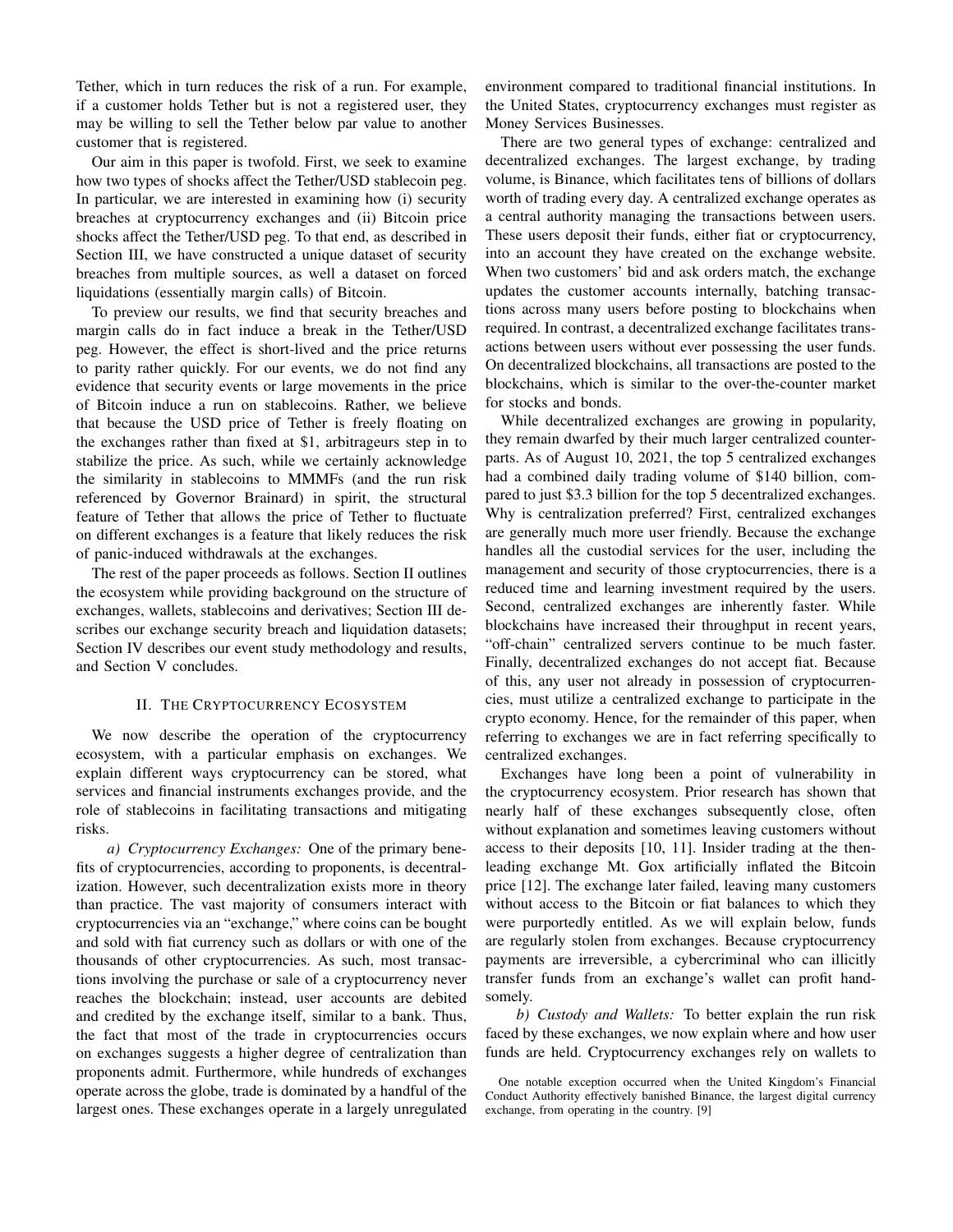|                 | <b>Definitions</b> |                                                                                   |  |  |  |  |  |
|-----------------|--------------------|-----------------------------------------------------------------------------------|--|--|--|--|--|
| Characteristics |                    | Hosted Another party has control of your private keys.                            |  |  |  |  |  |
|                 |                    | Non-Hosted You have sole control over the private keys.                           |  |  |  |  |  |
|                 |                    |                                                                                   |  |  |  |  |  |
|                 |                    | <b>HotI</b> Connected to the internet.                                            |  |  |  |  |  |
|                 |                    | <b>Cold Disconnected from the internet.</b>                                       |  |  |  |  |  |
|                 |                    |                                                                                   |  |  |  |  |  |
| Types           |                    | Web The wallet runs in the browser.                                               |  |  |  |  |  |
|                 |                    | <b>Desktop</b> The wallet runs on the computer.                                   |  |  |  |  |  |
|                 |                    | Mobile The wallet runs as an app on your phone.                                   |  |  |  |  |  |
|                 |                    | Paper The wallet is a physical piece of paper, usually a QR code.                 |  |  |  |  |  |
|                 |                    | Hardware The wallet runs within a small physical device similar to a thumb drive. |  |  |  |  |  |

Fig. 2: Cryptocurrency wallet definitions.

manage and safeguard user funds. Similar to how a physical wallet stores cash which itself is used to make purchases, a cryptocurrency wallet controls access to cryptocurrencies, rather than storing the cryptocurrency itself. A wallet operates by managing the public and private keys associated with one or more cryptocurrencies, which are essential for buying, selling and trading cryptocurrencies. A cryptocurrency wallet can take many forms, from web-based wallets running in the browser, to a piece of paper with a QR code on it. However, regardless of which format the wallet takes, it will be either hosted or nonhosted, and hot or cold. These characteristics are important for understanding the risks and accessibility of the cryptocurrency stored within them. Figure 2 details some of the common terms used with wallets.

The first distinction that must be made is between hosted and non-hosted wallets. A non-hosted wallet is a wallet in which the user has full access to both the public and private keys. The user is entirely responsible for the safekeeping of these private keys, and only the user can initiate transactions. The vast majority of exchanges, however, use hosted wallets. In the last column of Table I we see the top 10 exchanges by volume all employ hosted wallets. When a user interacts with a hosted wallet, the exchange will create public/private key pairs on his or her behalf. They will share the public key, often in a compressed alpha numeric format as well as a QR code. The private key however, will be kept secret by the exchange. Exchanges usually describe hosted wallets as being similar in spirit to consumer checking or saving accounts. When one conducts transactions (whether in fiat or cryptocurrency) on an exchange using hosted wallets, the exchange is responsible for keeping track of the individual account balances. For example, if one decides to purchase Bitcoin on an exchange, one is in actuality only buying the rights to that Bitcoin stored within the exchange. There is no adjustment to the actual Bitcoin blockchain, nor is there any activity involved in the wallets themselves. In such a case, the purchaser of the Bitcoin is trusting that the exchange has the Bitcoin, and that it is accurately keeping track of the transactions through an internal database. As such, hosted wallets are reasonably analogous to checking accounts at a bank (we will discuss these risks more below). The security of the funds in the hosted wallet are primarily the responsibility of the exchange.

In addition to the hosted vs non-hosted distinction, a wallet's online accessibility is also important. Any wallet accessible via the internet is a *hot wallet*. For an exchange using hosted wallets, a customer's initial deposit is placed in a hot wallet. This is because the wallet needs to interact with customers over the internet. The wallet needs to generate a key pair and QR code. However, a hot wallet is at greater risk of theft, and therefore many exchanges will quickly move the cryptocurrencies out of hot wallets and into a cold wallet. Cold wallets are simply any wallet whose private keys are disconnected entirely from the internet. In the context of a cryptocurrency exchange using hosted wallets, most of the exchange cryptocurrency balance will be stored in cold wallets, which are not only disconnected from the internet, but also likely air-gapped, and difficult to physically gain access to. These cold wallets will be interacted with in far fewer transactions than the hot wallets, as they're only used to either offload excess crypto from hot wallets, or top up low balance hot wallets. Because these wallets are difficult to access, even for the exchange itself, the exchange can't keep the entire balance in cold wallets without risking liquidity issues. Ideally a small fraction of total funds will be stored in the less safe, more liquid hot wallets.

For individuals that opt for hosted wallets, the exchanges' Terms of Service agreement specifies how and what the exchange may do with the customers' deposits. Most exchanges engage in investing activities with customer funds that are in hosted wallets. For example, Coinbase details in their Terms of Service that "[Coinbase] invests those funds in liquid U.S. Treasuries or USD denominated money market funds" [13]. Bittrex goes further, stating "You will not be entitled to receive any interest or other fees on any fiat currency held in your Bittrex Account or any Tokens held in your Hosted Wallet,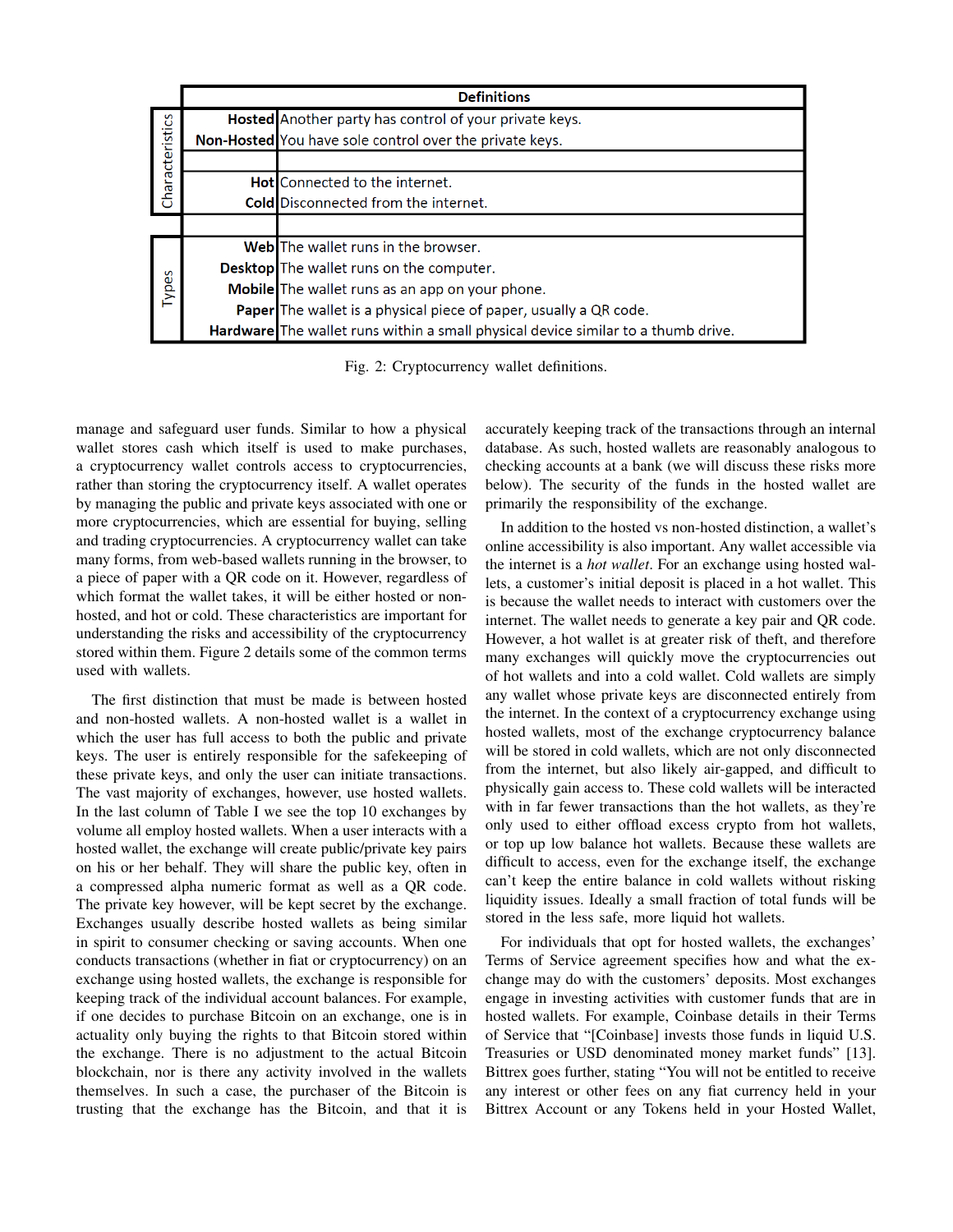| Exchange        | <b>EUR</b> | Fiat<br><b>USD</b> | Tether           | Stablecoin<br>BinanceUSD | <b>USDCoin</b> | Derivatives<br>Offered | Hosted<br>Wallet |
|-----------------|------------|--------------------|------------------|--------------------------|----------------|------------------------|------------------|
| <b>Binance</b>  |            | $\boldsymbol{x}$   |                  |                          |                |                        |                  |
| Coinbase        |            |                    | $\boldsymbol{x}$ |                          |                | X                      |                  |
| Huobi           | X          | X                  |                  |                          |                |                        |                  |
| Kraken          |            |                    |                  |                          |                |                        |                  |
| KuCoin          | X          | X                  |                  |                          |                |                        |                  |
| <b>Bitfinex</b> |            |                    |                  |                          |                |                        |                  |
| Bithumb         | X          | X                  | X                |                          |                |                        |                  |
| Gate.io         | X          | X                  |                  |                          |                |                        |                  |
| Bitstamp        |            |                    | X                |                          |                |                        |                  |
| Coinone         | X          | X                  |                  |                          |                |                        |                  |

TABLE I: Summary of fiat and stablecoins used by the top 10 exchanges.

even if Bittrex receives interest or other fees from any third parties" [14].

This makes it clear that at least some portion of user funds are likely not being stored in the original asset, as well as highlights the run risk these exchanges face. This behavior, without any of the reserve ratio requirements, without any clear lender of last resort, and without transparent details on what is happening with user funds, could put exchanges at risk of insolvency. It is impossible to know for sure given the lack of transparency and lack of regulation.

*c) Financial Services:* Cryptocurrency exchanges have innovated many new ways for customers to invest. The traditional service offered by exchanges is to facilitate trade between currencies, but an important distinction remains. Some exchanges enable customers to buy and sell fiat currencies and cryptocurrencies. However, many exchanges do not. Table I describes characteristics of the top 10 exchanges (as measured by trading volume). Only 4 of the top 10 exchanges allow USD trading, and 5 of 10 allow EUR trading. Why is that? Allowing such trades opens the door to greater regulatory oversight, both in terms of oversight of products and services offered as well as know-your-customer obligations. By not offering specific fiat options, they enjoy more freedom to experiment with other, sometimes risky, services.

Some of these riskier services include margin trading, futures, and swaps, collectively known as derivatives. Currently one of the most popular derivatives is known as a perpetual future. A perpetual future is similar to a classic futures contract, where a user can purchase a contract that will expire at some point in the future, and upon expiry, the contract buyer then purchases the asset. The primary difference between a classic future and a perpetual future, is the absence of an expiry date. Instead, these contracts implement a "Funding Rate", which is a payment between opposite sides of the contract on a regular basis. The size and direction of these payments varies based on the deviation between the contract price and the underlying asset price. Additionally, these contracts can be opened using leverage, up to 125x for Bitcoin on the Binance Futures market. Perpetual futures can be open as long as a user desires, contingent upon their ability to keep their collateral above a limit called the maintenance margin. If a user is unable to maintain sufficient collateral, they risk being liquidated. This liquidation process varies by exchange, but in general the user will have their position closed, and the funds held in their margin account will be used to pay out the other side of the contract.

Over recent years the interest in these derivatives has exploded. Although the concepts themselves have been around for decades, the share of overall cryptocurrency market activity associated with them has skyrocketed since 2016 when Bit-MEX announced they would become the first cryptocurrency exchange to offer these perpetual futures [15]. Today, they account for tens of billions of dollars worth of trade volume every day across all exchanges.

*d) Stablecoins:* Cryptocurrencies such as Bitcoin and Ethereum employ floating exchange rates. While this has helped drive popularity through rising prices, it does create problems if the goal is to create a store of value. By contrast, stablecoins are designed to maintain a consistent value, which can be achieved through a variety of means (see [16] for a thorough discussion). CoinMarketCap tracks 66 stablecoins with a collective market capitalization of \$115 billion [17], \$103 billion of which belong to the top 3 stablecoins Tether, Binance USD and USDCoin. Tether itself captures more than half the total market share at \$65 billion. These top 3 stablecoins, not coincidentally, are closely tied to three of the top exchanges, Bitfinex, Binance and Coinbase, respectively. Despite being created by the operators of these exchanges, the stablecoins themselves can be traded on any exchange that chooses to do so.

How do consumers acquire stablecoins? We use Tether as an illustrative example. In theory, an individual can set up an account on tether.to, deposit USD, and receive Tether in return. On their website, Tether claim that "Tether tokens hold their value at 1:1 to the underlying assets", and that these underlying assets, among other things, include cash reserves, precious metals, and commercial paper. Analysis by [18] has shown that this is likely untrue, that Tether is only partially backed, and that Tether can be used to manipulate Bitcoin prices. Tether is able to maintain its peg because at any point a user can redeem their Tether on the tether.to website at a rate of 1 USDT to 1 USD. However, this redemption process only occurs at the Tether website, yet tens of billions of dollars worth of Tether transactions occur across cryptocurrrency exchanges every day. While Tether Limited (the stablecoin issuer) is willing to redeem USDT for USD at a 1:1 ratio, the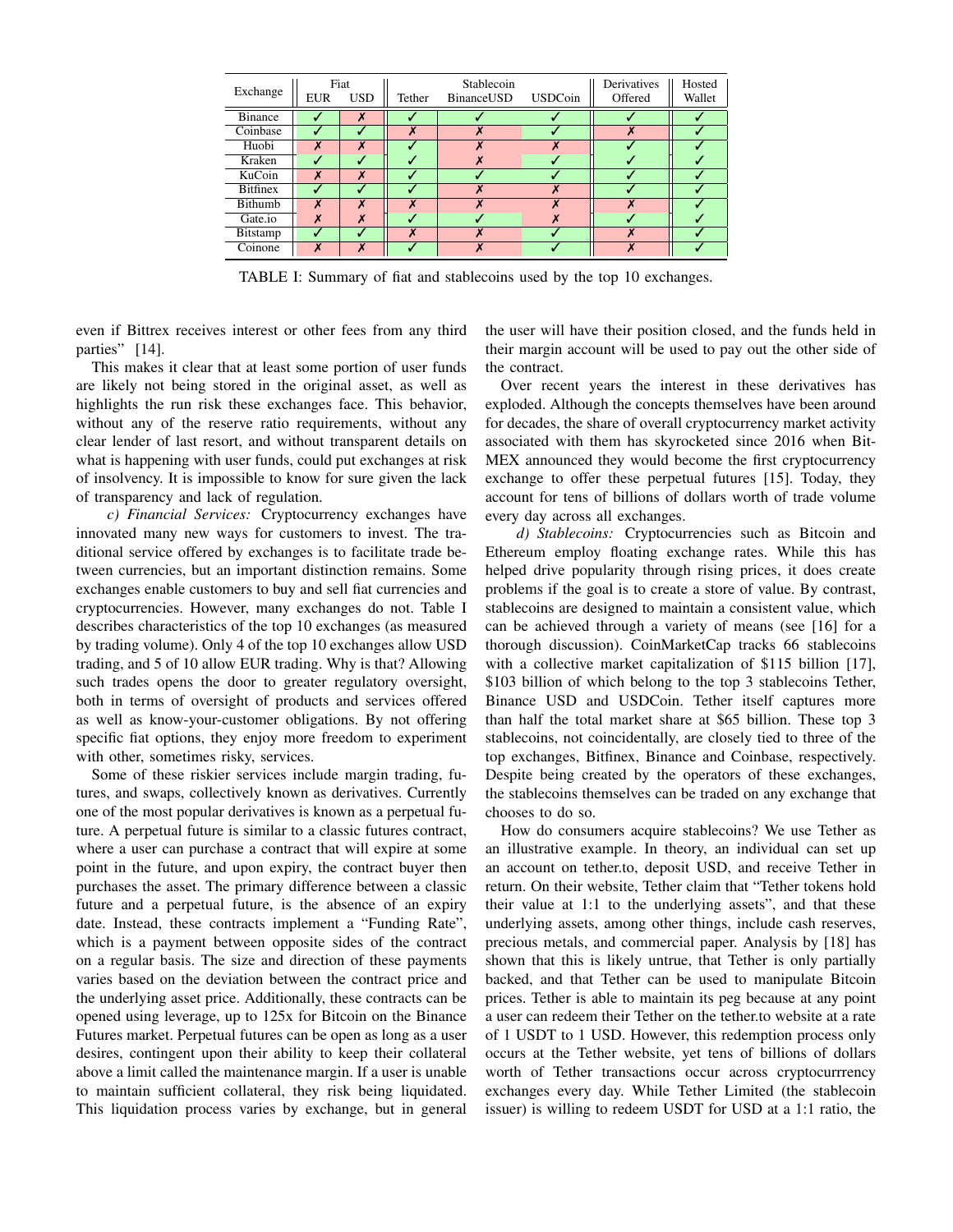average cryptocurrency market participant is far more likely to encounter Tether on an exchange where the peg is dictated by the market demand on the exchange itself. For example, a trader can sell USDT for USD on Bitfinex at a rate close to, but rarely exactly, 1 USD. This is because the Tether being sold is not being redeemed from the reserves held at Tether Limited; instead, it is being traded between users on the exchange at a market-clearing price. The large number of trade pairs involving Tether, and its nearly universal adoption among exchanges keeps this market demand high and, in turn, its peg close to 1 USD. This prompts a question: if the Tether peg is not entirely dependent on the reserves held at Tether Limited, could a localized shock event at an exchange cause this peg to break? We investigate that possibility empirically in later sections.

Why do customers like to trade stablecoins? Exchanges trading stablecoins experience greater liquidity, which in turn makes it easier to purchase the non-stable cryptocurrencies of interest. Stablecoins perform a role similar to money-market funds in brokerage accounts, offering a place for customers to park funds before or after the sale of a more volatile security. Moreover, the exchanges incentivize the use of stablecoins. They place substantial fees on withdrawals to fiat currencies, in addition to withdrawal and contribution limits. Bitfinex, for example, charges 0.1% on any USD withdrawal, with a minimum of \$60 [19]. Another large exchange, FTX, charges a flat \$75 fee to withdraw USD [20]. Both of these exchanges, in contrast, offer either no fees at all, or just the fees required from the underlying blockchain to withdraw Tether. Kraken, a California-based exchange regularly in the top 10 crypto exchanges by volume, restricts users with the lowest verification level to just \$9,000 in withdrawals per month. However, these users could instead withdraw \$5,000 worth of cryptocurrencies, including stablecoins, every day with no monthly limit [21]. A final benefit is that most derivatives are priced in stablecoins, so such trading necessitates holding stablecoins. Each of the top six derivative exchanges offer Tether-settled futures contracts, which are usually far more popular than the cryptocurrency settled versions. At the time of writing, the largest derivative market, Binance Futures, reported a 24-hour trading volume in Bitcoin settled perpetual futures of 4 billion USD. This is dwarfed by the Tether-settled version, which reports 18.4 billion USD trading volume over the same period.

Why, then, do exchanges promote the use of stablecoins? First, they offer the benefits consumers value mentioned above, notably liquidity and offering a more stable store of value. But the reasons go deeper. Stablecoin issuers take cash deposits and then invest the deposits in a variety of interest-bearing assets. Tether, for example, invests at least some fraction of user deposits into treasury bills, corporate bonds, and "other investments" [1]. TrueUSD, another large stablecoin, details in their terms of service that all their tokens are "backed by an equivalent amount of dollar deposits, cash equivalents, shortterm government treasuries, or liquid investments" [22].

Additionally, stablecoins offer some protections to mitigate

run risk. Exchanges are widely known to be at risk of security breaches, and customers do not have the same regulatory protections against theft and fraud that banking customers have. Additionally, the price of cryptocurrencies is highly volatile. If customers lose confidence due to a breach at an exchange or a big drop in price, they may try to withdraw en masse. By offering the opportunity to temporarily eliminate volatility, spooked investors may stay put. Following a breach, some customers may choose to exit completely, converting stablecoins back to fiat. Since the exchange offers the stablecoin on a floating price, the exchanges have a built-in mechanism to accommodate such requests, by letting risk-averse customers sell at a discount to risk-seeking investors willing to stay put.

## III. SHOCKS AFFECTING STABLECOINS

We now investigate two scenarios in which we hypothesize a significant shock could break a stablecoin's peg.

*a) H1: Security breaches trigger a flight to safety:* Anytime an exchange is breached and money is stolen, the news makes waves in the cryptocurrency community. Specialist news sites regularly report on the event, and in some cases even tech and mainstream outlets write about it. These breaches are newsworthy, not only because money is lost at that particular exchange, but also because they make salient the risks of a similar incident taking place at other exchanges. Consequently, we anticipate that some users at all exchanges, not just those at the affected exchange, could be alarmed by such a breach and elect to pull money out of the exchange. Users may rationally fear that the funds they have stored in a hosted wallet on an exchange are no longer safe and wish to "cash out" of their stablecoins. As user concern abates over time, we expect to see a reversion back towards the peg price.

*b) H2: Large liquidations introduce a glut of stablecoins that are immediately converted:* When cryptocurrency derivatives are liquidated, the winning side of these positions will receive a large influx of stablecoins. We anticipate that many such traders will seek to immediately realize these gains by converting into fiat. This should create a temporary decline in the stablecoin price. Once again, we expect this deviation from a peg should be short lived and self-correcting, as more risk-seeking traders acquire stablecoins at discount.

We use two datasets for our analysis. First, we have our market data which consists of hourly and daily cryptocurrency pair prices and volumes. Second, we have our shock data which includes exchange breaches and significant liquidation events.

#### *A. Market Data*

Cryptocurrency prices can vary slightly across exchanges. Since we are investigating shocks that affect stablecoin prices across many exchanges, we utilize prices obtained from [23], which aggregates prices across multiple exchanges. We gathered data on the top 3 stablecoins (USDT, USDC, BUSD). Nonetheless, we primarily focus on the USDT price because Tether is by far the most widely used stablecoin, both in terms of total transaction volume and the number of exchanges that trade it. Additionally, most derivatives are priced in USDT.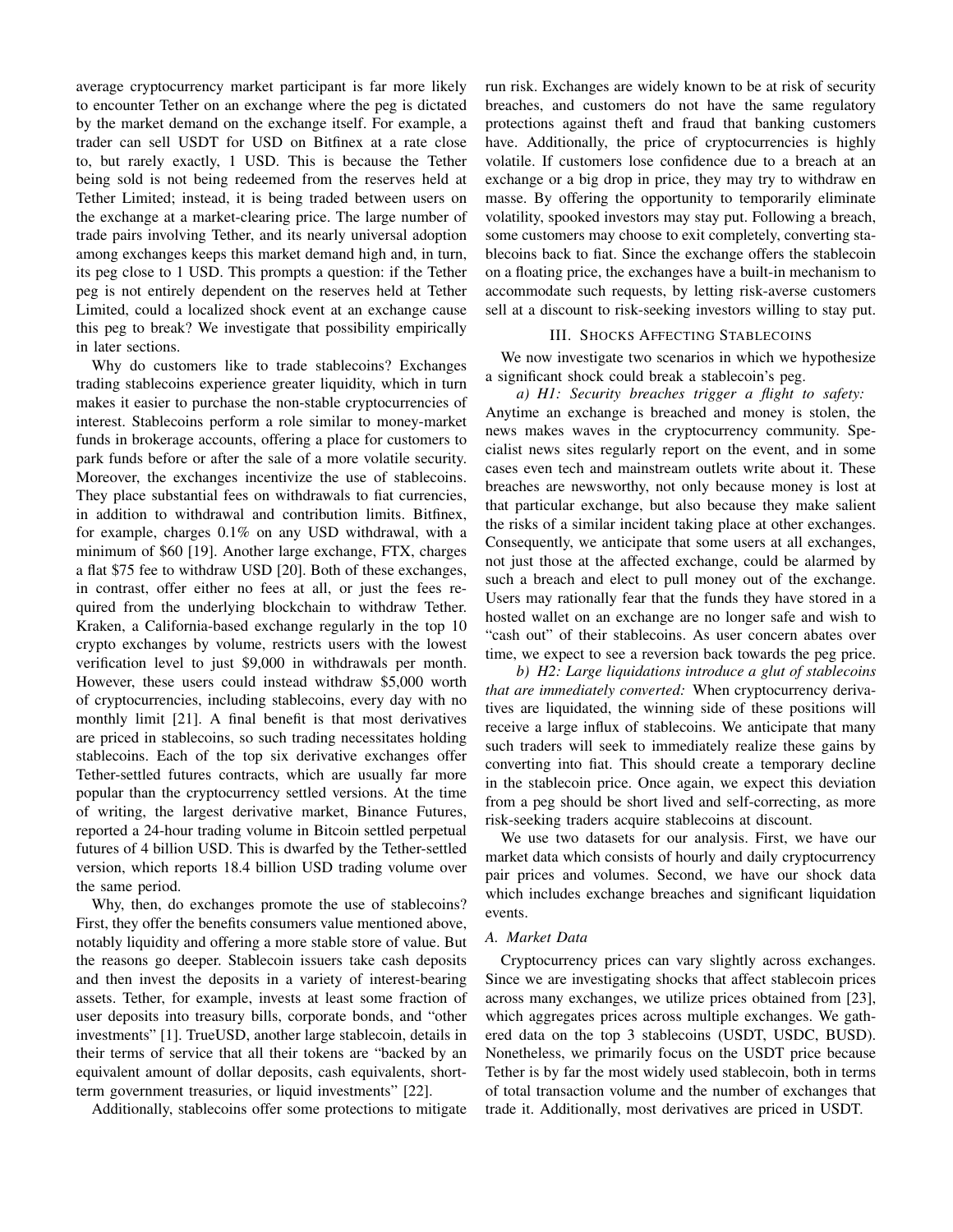## *B. Security Breaches*

In order to comprehensively identify historical security breaches at exchanges, we combine several existing datasets with our own new efforts [11, 24, 25, 26]. These studies cover different time periods and track different types of events, including DDoS attacks, service outages, individual account compromises, and service closures. They also do not focus exclusively on cryptocurrency exchanges.

We applied the following criteria for a shock to qualify as a breach and be included in our analysis. First, it must meet the National Institute of Standards and Technology definition of a data breach: "An incident that involves sensitive, protected, or confidential information being copied, transmitted, viewed, stolen, or used by an individual unauthorized to do so." Second, the target of the breach must be an exchange that hosts cryptocurrency exchange pairs for spot and/or derivative trading. This excludes thefts from wallets, as well as compromises of individual customer accounts. Finally, some amount of money must be stolen from the exchange itself in the process and be referenced in the reporting. This is designed to exclude cases such as when breaches are detected before money can be stolen, or situations where confidential information is accessed without a loss of funds.

To seek out additional exchange breaches that may not have been captured by prior efforts, we took the following steps. We began by manually reviewing all cryptocurrency events in [26] and the associated news reports. Informed by these articles, we constructed a set of keywords (e.g., "exchange hack", "exchange breach", "exchange vulnerability") and then issued web searches using restricted date ranges that eventually covered the entire period of study. Any plausible report was manually inspected and compared against the criteria outlined above.

Once a potential event was identified, we searched for corroboration of the event from an official source (e.g., the exchange's official social media accounts). We were able to corroborate all but one of the security breaches. Only corroborated breaches were added. This process yielded an additional 16 events, for a total of 41 including the other sources.

The timeline for these breaches is shown in Figure 3, weighted by the amount of money stolen (on logarithmic scale). The date of the shock is assigned to be when the earliest public report is observed. Note that pricing data on Tether only began reporting on February 25, 2015. Hence, we exclude the four breaches that occurred before then from the event study. These are indicated by the dashed lines in the Figure.

*1) Significant Liquidations:* In addition to these exchange breach events, we also collected exchange liquidation data. Given the inherent volatility of cryptocurrencies, deviations between the underlying asset and the contract price is common. Paired with the amplifying effect leverage has on a users ability to maintain their margin account, liquidations are common in cryptocurrency derivative markets. Particularly volatile days can lead to massive liquidations of derivative positions.

The [27] website records daily long and short futures liquidations at six of the largest derivative exchanges. This is daily liquidation data for each exchange and ranges from July 3, 2020 to July 9, 2021. During this period, there were 50 days where total liquidation volume exceeded five standard deviations of the 30 day rolling average. The largest liquidation occurred on April 18, 2021 when the price of Bitcoin dropped from over \$61,000 to under \$55,000 in less than 24 hours. On this day futures liquidations across just a handful of the top derivative exchanges amounted to over 6 billion USD worth of short positions being liquidated.

For a given day to qualify as a significant liquidation event, the 24 hour liquidation volume for that day, on that exchange, needs to meet or exceed five standard deviations of the rolling average of the previous 30 days on that exchange. The six exchanges tracked were Binance, Bitfinex, ByBit, FTX, Huobi, and OKEx. Combined, these six exchanges have 50 significant liquidation events. 31 of these events are significant short liquidation days, and the remaining 19 are significant long liquidation days. FTX had the most significant liquidation events at 10, while both Deribit and BitMEX had zero. Figure 4 plots the long and short liquidations, weighted by the liquidation size.

#### IV. ANALYSIS

We employ an event study methodology to measure the impact of exchange shocks on stablecoin prices over time. We follow the process outlined by [28], and shown in Equation 1, which is to calculate abnormal return,  $AR$ , as the difference between actual returns,  $R$ , and expected returns,  $E(R)$ .

$$
AR = R - E(R) \tag{1}
$$

To follow the process outlined by MacKinlay et al. directly, our next step would be to calculate  $R$  as simply the closing price of the asset each day. However, cryptocurrencies are far more volatile than the majority of financial assets, and during our initial exploration of the data we noticed that daily granularity data failed to fully detail the wide swings in the price between "closing" times. To correct for this, we utilized hourly pricing data. Because the events are still measured daily, we must convert the pricing data into a daily measure. Hence, we use two methods to calculate actual returns: sum of squared differences, and average daily return. For the sum of squared differences approach, we calculate the total daily difference between the stablecoin and its peg value. Because the price may be either higher or lower than \$1, we first square any difference and subsequently sum the squared difference for a given day. This process is shown in Equation 2, where  $R_t$ is the actual squared difference for a given day,  $t$ ,  $S$  and  $P$ are the stablecoin price and peg price respectively, at hour,  $i$ , of the day.

As a robustness check, we also combined all liquidation amounts into an aggregate amount and then identified significant liquidations. The results were unchanged.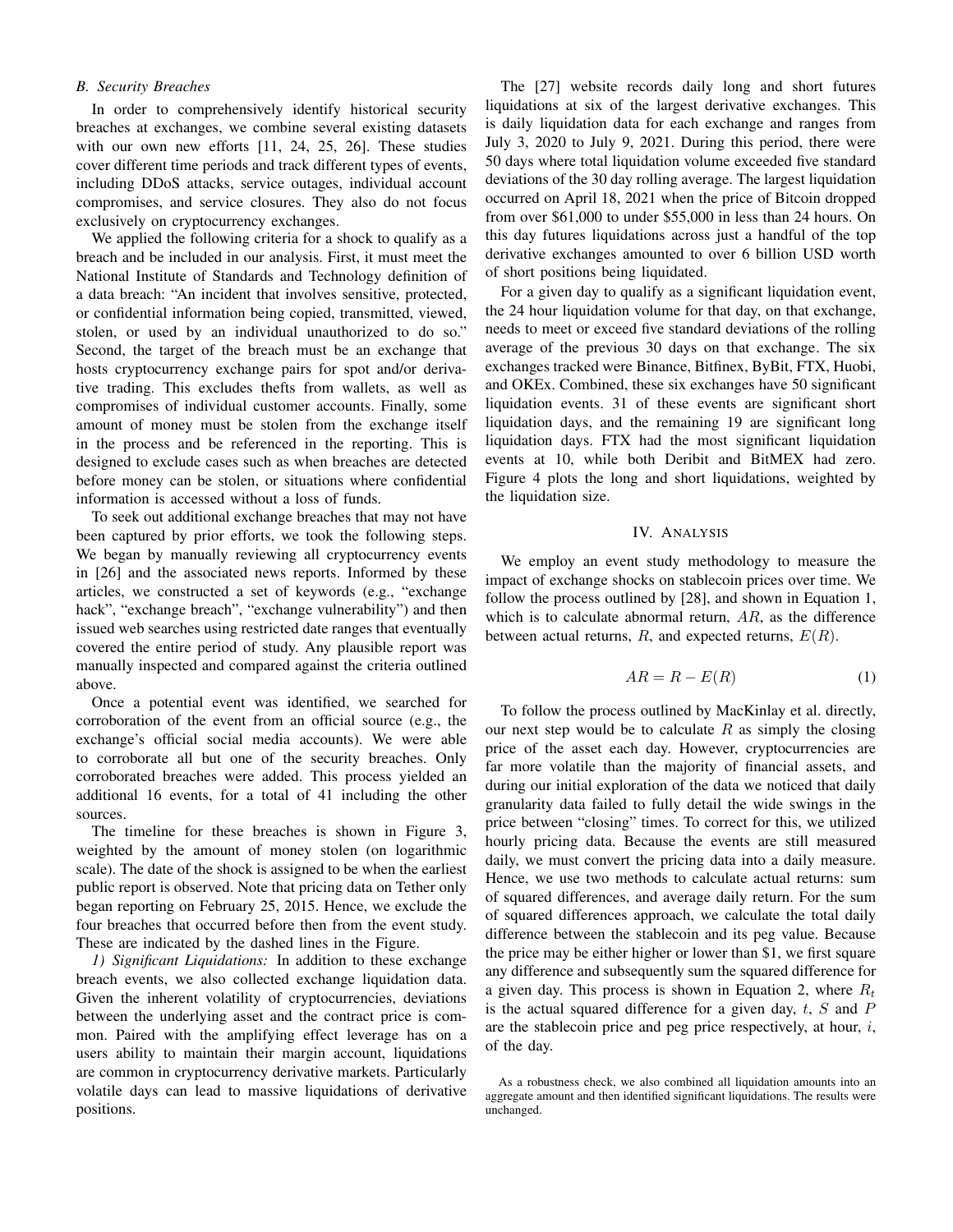#### **Cryptocurrency Exchange Breaches**



Fig. 3: Timeline of exchange breaches. The amount stolen is shown on the vertical axis (logarithmic scale).

$$
R_t = \sum_{i=1}^{24} (S_i - P_i)^2
$$
 (2)

The second way we calculate actual returns is by finding the return of the average daily price. This is detailed in Equation 3, where  $\overline{S}_t$  is the average daily stablecoin price on day, t.

$$
R_t = \frac{\overline{S}_t - \overline{S}_{t-1}}{\overline{S}_{t-1}} \times 100
$$
 (3)

Next, we need to identify an expected return,  $E(R)$ , for our time series data. For returns calculated using Equation 2, the expected return is simply the value of the peg. For example, with a stablecoin pegged to 1 USD, we expect the sum of squared differences to be zero for a perfectly pegged stablecoin. When computing the returns using Equation 3, the expected return is the return of the previous day, and therefore  $E(R)<sub>t</sub>$  is simply 0.

## *A. Exchange Breach Event Study*

The first event study we perform is on the hourly squared differences of Tether around security breach events on exchanges. As noted above, our hypothesis is to examine how breaches affect market confidence in Tether. These returns are calculated using Equation 2, and the window size we use is 21 days before and after the event, for a total of 43 days including the event day itself. The results of this event study can be seen in Figure 5.

As we can see from Figure 5, the price consistently has minor volatility around its peg. However, immediately following exchange breaches, this volatility increases dramatically by a factor of 5. The volatility eventually returns to normal levels around 20 days post event. Because these returns are calculated

as the sum of squares, it does not show which direction the price moves relative to the peg, and therefore we perform a second event study using Equation 3. We can see the results of this event study in Figure 6, where it becomes apparent that this volatility is the result of the Tether peg breaking into a discounted rate. That is, the price of Tether drops below 1 USD and oscillates between extended periods of positive and negative returns, slowly returning to pre-event volatility and price levels around 3 weeks after an event. However, note that the cumulative effect seen in Figure 6 is approximately -0.5%. While each of these breach events are localized to individual exchanges, this break from the U.S. Dollar peg is realized in the entire aggregate price and implies that an exchange-level breach event can induce a universal break from the 1:1 peg.

To quantify the impact a breach has on the Tether peg, we create a linear model, shown in Equation 4, where the Tether returns, Y, are the response variable and five lags, L, of the Tether returns and a dummy variable, D, are the explanatory variables. The dummy variable holds the value of one for any day within the breach window, and zero every other day. The breach window is any day with a recorded breach, plus or minus some number of days to account for delays between the breach occurring and news outlet reporting on it. In Table II we can see the coefficients and their significance from three different breach window sizes.

$$
R = \beta_0 + \sum_{i=1}^{5} \beta_i L_i + \beta_6 D + \epsilon \tag{4}
$$

The linear model estimates agree with our event study plots. We see a significant negative impact on Tether returns surrounding breach events.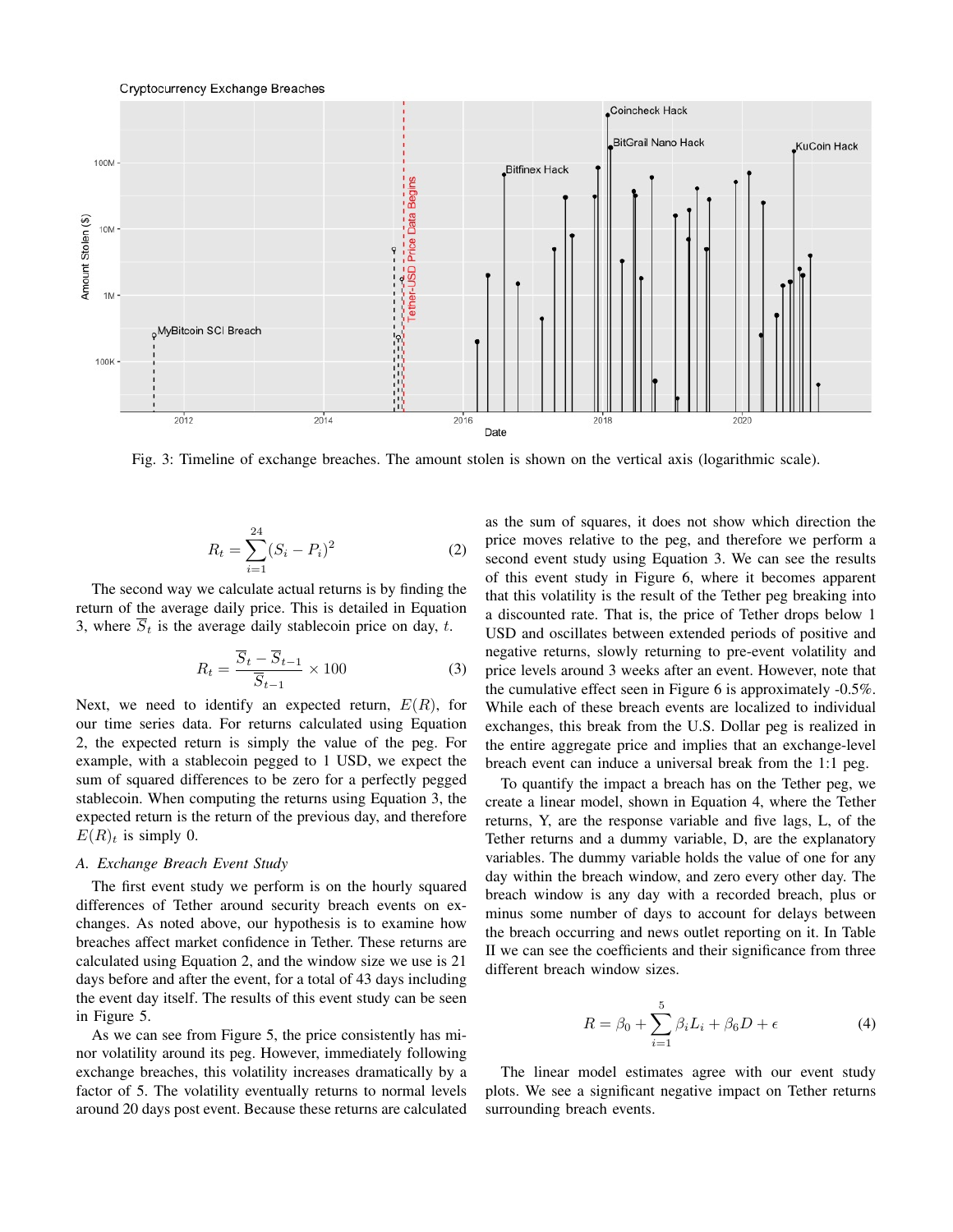

Fig. 4: Timeline of significant liquidations (5 Standard Deviations). Green/positive are long liquidation events, red/negative are short liquidation events.



ASSET: Sum of Squared Difference of USDT Daily Peg, INDEX: \$1, EVENTS: Breaches (37)

Fig. 5: Event study plot of the Tether(USDT)/USD peg. Events are breaches with any money lost, which amounts to 37 events in total. Dashed lines represent 95% confidence interval.

It might seem counterintuitive that a user would sell their Tether at a discount, since they could instead redeem their stablecoins at the issuer for a higher rate. However, there are costs incurred by moving and redeeming stablecoins at the issuer. As noted above, at a minimum one must first be a verified user from Tether.to before one can redeem the tokens for USD. Moreover, most exchanges charge users a fee for withdrawing cryptocurrency. Once a user has paid this fee and withdrawn their stablecoin, they must deposit it onto the their stablecoin issuer account, again incurring blockchain fees. For Tether specifically, the user then must pay a one time fee of \$150 to verify their account "... to ensure that only those who are serious about establishing an account apply." Finally, the user can then redeem their Tether for USD, incurring a fee of \$1,000 or 0.1% per transaction, whichever is greater.

# *B. Liquidations*

Our second hypothesis was related to the fact that Tether is the currency that most derivative contracts are denominated in. As such, we again use the event study methodology to identify the impact of the liquidation events on the Tether peg. Again,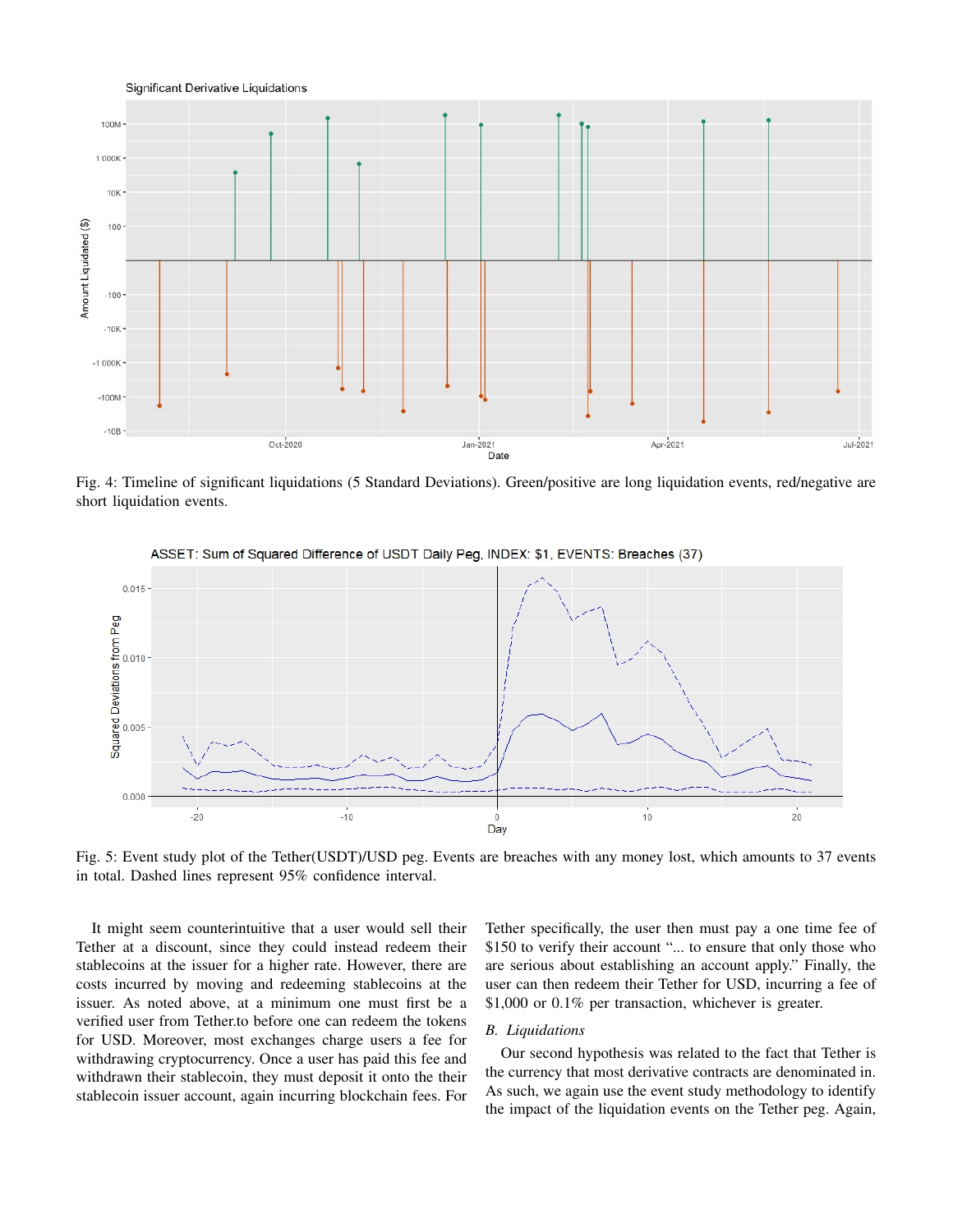

Fig. 6: Event study plot of the Tether(USDT) daily returns. Events are breaches with any money lost, which amounts to 37 events in total. The event window starts 21 days before the event, and extend 21 days after.



ASSET: Sum of Squared Difference of USDT Daily Peg, INDEX: \$1, EVENTS: Liquidations (5 Std Dev) (50)

Fig. 7: Event study plot of the Tether(USDT)/USD peg. Events are days with liquidation volume beyond five standard deviations of the 30 day rolling average, which amounts to 50 events in total. The event window starts 7 days before the event, and extend 7 days after.

we start with Equation 2, and can see the results in Figure 7. Interestingly, we see a spike in volatility on the prior to the large liquidations, however, this spike lasts only a single day consistent with expectations from price theory. That is, liquidations cause a transitory supply/demand imbalance but arbitrageurs drive the price back to parity.

Finally, we perform an event study on the returns calculated from Equation 3 with the liquidation events. Figure 8 presents the cumulative results of the returns event study. It should be noted that the cumulative abnormal effect is only 0.0025%, which is quite small. It is interesting that Tether begins trading at a premium several days prior to the large event. The fact that the squared deviations in Figure 7 increase prior to large liquidation event dates combined with the results in Figure 8, suggest that liquidation events cause Tether to trade at a slight premium in volatile time periods. This is likely attributed to increased demand for Tether since derivative contracts are settled in Tether rather than U.S. dollars. This fact, combined with price behavior around liquidation events, suggests that Tether may have assumed a reserve status role in the cryptocurrency ecosystem.

# V. CONCLUSIONS

We find that Tether's peg is vulnerable to both exchange breaches and significant liquidation events in the derivative market. When money is stolen from an exchange, it can undermine the confidence of traders elsewhere who could naturally worry that funds deposited at their own exchanges might be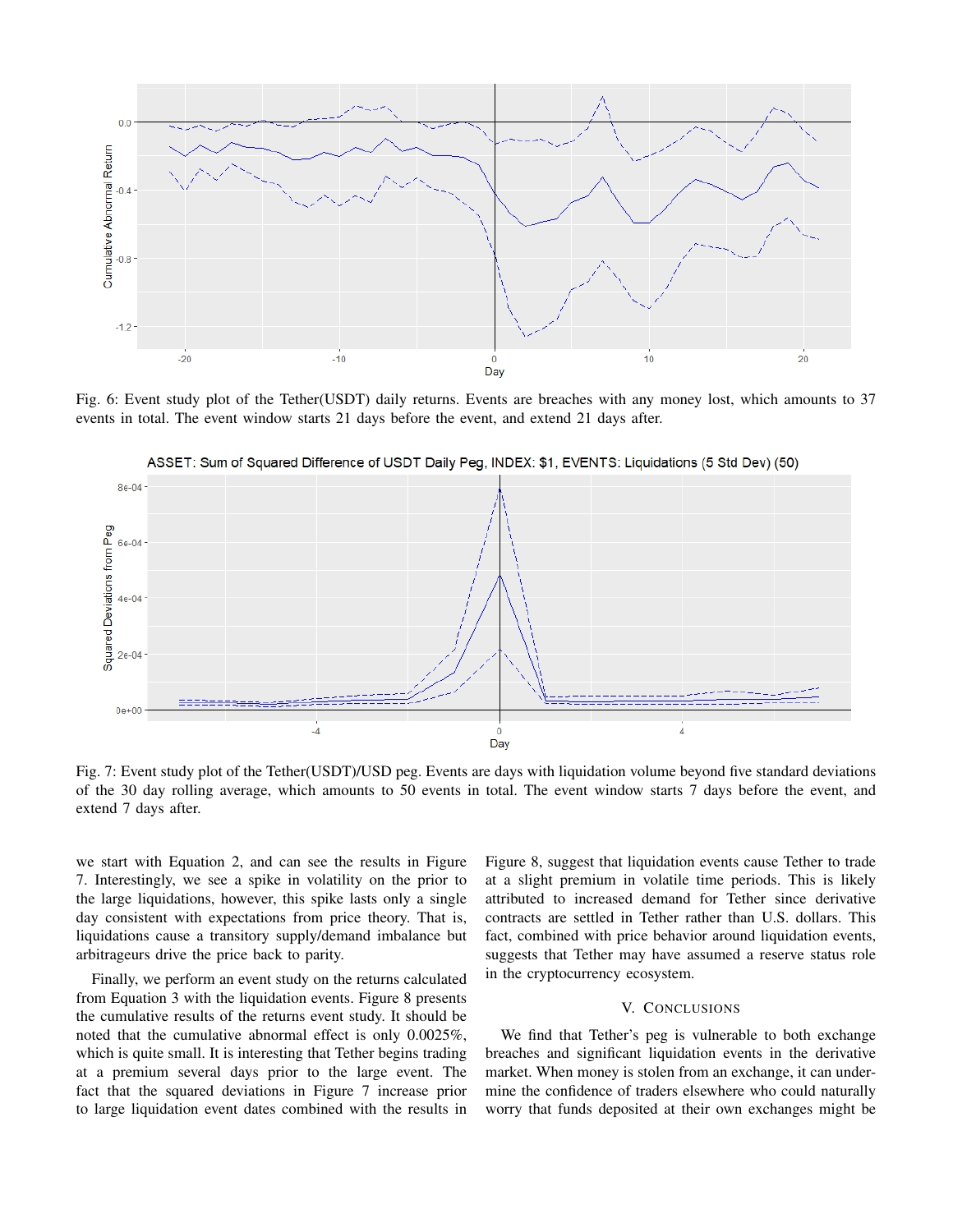

Fig. 8: Event study plot of the average daily Tether(USDT)/USD returns. Events are days with liquidation volume beyond five standard deviations of the 30 day rolling average, which amounts to 50 events in total. The event window starts 7 days before the event, and extend 7 days after.

|                                                 | $+/-$ 0 Days | $+/- 1$ Day | $+/- 2$ Days |  |  |  |
|-------------------------------------------------|--------------|-------------|--------------|--|--|--|
| (Intercept)                                     | $0.11***$    | $0.11***$   | $0.11***$    |  |  |  |
|                                                 | (0.02)       | (0.02)      | (0.02)       |  |  |  |
| Lag1                                            | $0.57***$    | $0.57***$   | $0.57***$    |  |  |  |
|                                                 | (0.03)       | (0.03)      | (0.03)       |  |  |  |
| Lag2                                            | $0.22***$    | $0.22***$   | $0.21***$    |  |  |  |
|                                                 | (0.03)       | (0.03)      | (0.03)       |  |  |  |
| Lag3                                            | 0.05         | 0.04        | 0.04         |  |  |  |
|                                                 | (0.03)       | (0.03)      | (0.03)       |  |  |  |
| Lag4                                            | 0.04         | 0.04        | 0.04         |  |  |  |
|                                                 | (0.03)       | (0.03)      | (0.03)       |  |  |  |
| Lag5                                            | 0.01         | 0.01        | 0.01         |  |  |  |
|                                                 | (0.03)       | (0.03)      | (0.03)       |  |  |  |
| <b>BreachWindow</b>                             | $-0.00*$     | $-0.00**$   | $-0.00***$   |  |  |  |
|                                                 | (0.00)       | (0.00)      | (0.00)       |  |  |  |
| $\overline{\mathbb{R}^2}$                       | 0.70         | 0.70        | 0.70         |  |  |  |
| Adj. $R^2$                                      | 0.70         | 0.70        | 0.70         |  |  |  |
| Num. obs.                                       | 1568         | 1568        | 1568         |  |  |  |
| *** $\sim$ 0.001, ** $\sim$ 0.01, * $\sim$ 0.05 |              |             |              |  |  |  |

\*\*\* $p < 0.001$ ; \*\* $p < 0.01$ ; \* $p < 0.05$ 

TABLE II: The first column is when only the day of the breach is included, the second includes one day before and after a breach, and the third column includes two days before and after a breach.

next. Using an event study investigating 37 such security shocks from 2015–2021, we have shown that Tether-USD price volatility rises rapidly following a breach. Moreover, the break from the peg persists for up to three weeks with the cumulative effect being approximately -0.5%.

In the days following a security breach at an exchange, we additionally observe that the price of Tether drops. This is consistent with our hypothesis that a breach at one exchange could trigger a broader flight to safety reaction by participants. We observed an oscillating pattern, where the price falls, then rises and falls repeatedly before the volatility disappears. Hence, by letting the stablecoin price float, the market appears to be naturally mitigating run panic-risk by adjusting prices so

that risk-seeking traders can buy Tether at a discount the more risk-averse traders are willing to accept.

When Bitcoin prices fluctuate wildly, this has knock-on effects in derivatives trading, especially perpetual futures. Big price swings can trigger forced liquidations, where the "winning" side of the contract receives a payment from the losing side, usually in stablecoins. We presented a second event study examining the effect of 50 large liquidations from leading derivative-trading exchanges in 2020–2021. Here we observed a sharp increase in volatility in the Tether price on the day of the liquidation, which rapidly abates by the next day. However, the cumulative effect is quite small.

Nonetheless, the run risk at cryptocurrency exchanges persists. If market participants lose confidence in the assets backing Tether (i.e., Figure 1), then participants will likely dump Tether on the exchanges or attempt to redeem their tokens similar to traditional finance runs. Stablecoins have only recently started releasing auditing reports showing the assets that back each respective coin. Tether released their first report in May 2021. Future research could use event studies to examine the effect of the increased transparency on the price, as well as the volume, of stablecoins. Moreover, future research should examine the extent to which Tether (or other stablecoins) becomes the "reserve currency" for crypto traders.

This paper has shown how a series of relatively frequent incidents of moderate severity can break Tether's peg, ultimately exhibiting self-correcting behavior that forestalls a run. A true test of the system's resiliency, and to the financial system's susceptibility to cryptocurrency contagion, has not yet materialized. An event that prompted widespread and persistent withdrawals from exchanges and stablecoin issuers is a bigger test, one that we fear may eventually come to pass. Regulators would be wise to prepare for such an event before the day arrives.